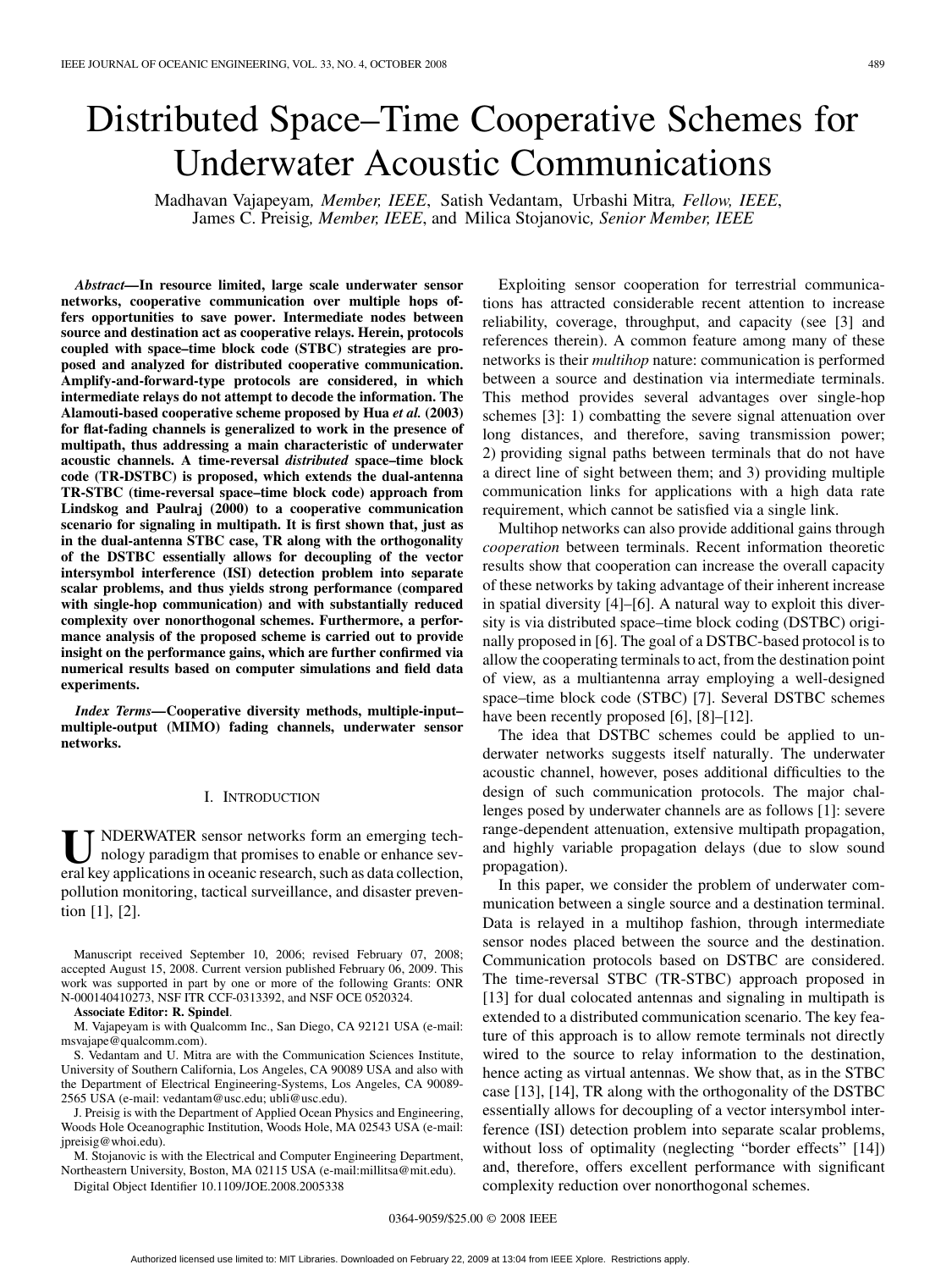

Fig. 1. Two-hop cooperative network with two relays.

This paper is organized as follows. Section II introduces the signal model and the TR-DSTBC scheme for two relays. Section III presents a diversity analysis of the proposed scheme employing a decision-feedback equalizer (DFE) at the receiver, under standard simplifying assumptions. The robustness of the scheme to asynchronous relay operation is shown in Section IV. A generalization of the scheme to more than two relays is presented in Section V, based on the rate 1/2 orthogonal STBC. The ray-based underwater channel model used in our computer simulations, which is essentially based on [15] and [16], is presented in Section VI. Numerical simulations and field test experimental results, which confirm the potential gains of the proposed approach, are presented in Section VII, which also addresses some practical issues such as imperfect channel state information (CSI) at the receiver and the presence of channel time variations. Section VIII presents the conclusions.

Throughout this paper, scalar quantities are denoted with lower or upper case normal font, vectors are denoted with bold-faced lower case fonts, and matrices are denoted with bold-faced upper case fonts. The symbol "\*" denotes complex conjugate and the superscript " $H$ " denotes Hermitian (complex conjugate transpose). The distribution of a complex Gaussian random variable with mean  $\mu$  and variance  $\sigma^2$  will be denoted by  $\mathcal{CN}(\mu,\sigma^2)$ .

#### II. SIGNAL MODEL

We first consider the discrete-time signal model for a scenario with a single source terminal  $(S)$  communicating to a destination terminal  $(D)$  via a stage of two wireless relays as depicted in Fig. 1. Because the channels between the multiple links contain ISI, we will employ a discrete-time model. To clarify the notation, for a generic input  $u(t)$  and channel filter  $a(q^{-1})$ —with  $q^{-1}$  denoting the delay operator—the output  $v(t)$  is given by

$$
v(t) = a(q^{-1})u(t) = \left(\sum_{i=0}^{L_c} a_i q^{-i}\right)u(t)
$$

$$
= \sum_{i=0}^{L_c} a_i u(t-i), \qquad t = 1, ..., N \tag{1}
$$

where  $L_c + 1$  is the number of channel taps and N is the block size. It is useful to note that

$$
v(N - t + 1) = a(q^{-1})u(N - t + 1)
$$
  
=  $\left(\sum_{i=0}^{L_a} a_i q^{-i}\right) u(N - t + 1),$   
 $t = 1, ..., N.$  (2)

Denoting the time-reversed input and output by  $\bar{u}(t) \triangleq$  $u(N-t+1)$  and  $\overline{v}(t) \triangleq v(N-t+1)$ , respectively, we have from (2)

$$
\overline{v}(t) = v(N - t + 1) = a(q^{-1})u(N - t + 1)
$$
  
=  $a(q)\overline{u}(t).$  (3)

Let  $h_i(q^{-1})$  and  $g_i(q^{-1})$  denote the  $S - R_i$  and  $R_i - D$  channels, respectively. Throughout this work, we will assume that all channels are independent, with taps that are independently fading and quasi-static (time invariant for a duration  $2N$  plus any required guard intervals, as explained next).

The source divides its transmission symbol stream  $s(t)$  into two blocks  $s_1(t)$  and  $s_2(t)$ , each of length N and transmits them separated by a guard band to avoid interblock interference. For the same reason, a preamble and a tail are inserted at the beginning and at the end of  $s(t)$ , respectively [14]. The received signal at  $R_i$  at sampling times t corresponding to the first transmission block is

$$
r_{i,1}(t) = \sqrt{E_s}h_i(q^{-1})s_1(t) + w_{i,1}(t), \qquad t = 1, ..., N
$$
 (4)

and similarly for the second transmission block

$$
r_{i,2}(t) = \sqrt{E_s}h_i(q^{-1})s_2(t) + w_{i,2}(t), \qquad t = 1, ..., N.
$$
 (5)

Thus,  $r_{i,k}(t)$  is the received signal at time t, at relay i and block k, where  $k = 1, 2$ . The signal  $s_k(t)$  is the the source transmitted symbol of block  $k$  and is taken from a phase-shift keying (PSK) or quadratic-amplitude modulation (QAM) symbol constellation. The additive white Gaussian noise (AWGN) sequence  $w_{i,k}(t)$  has unit variance. Furthermore,  $w_{i,1}(t)$  and  $w_{i,2}(t)$  are assumed to be independent. The energy per transmit symbol is denoted by  $E_s$ .

We assume, due to complexity and power limitations, that the relays can only perform amplify-and-forward-type operations on their received signals (amplification, complex conjugation, or time shift). No channel estimation or symbol detection is performed. In the case of flat fading, the work by Hua [8] has shown how an Alamouti-type [17] processing can be employed by the relays to achieve diversity gains. We now describe its extension to multipath channels, following an approach similar to [13] and [14].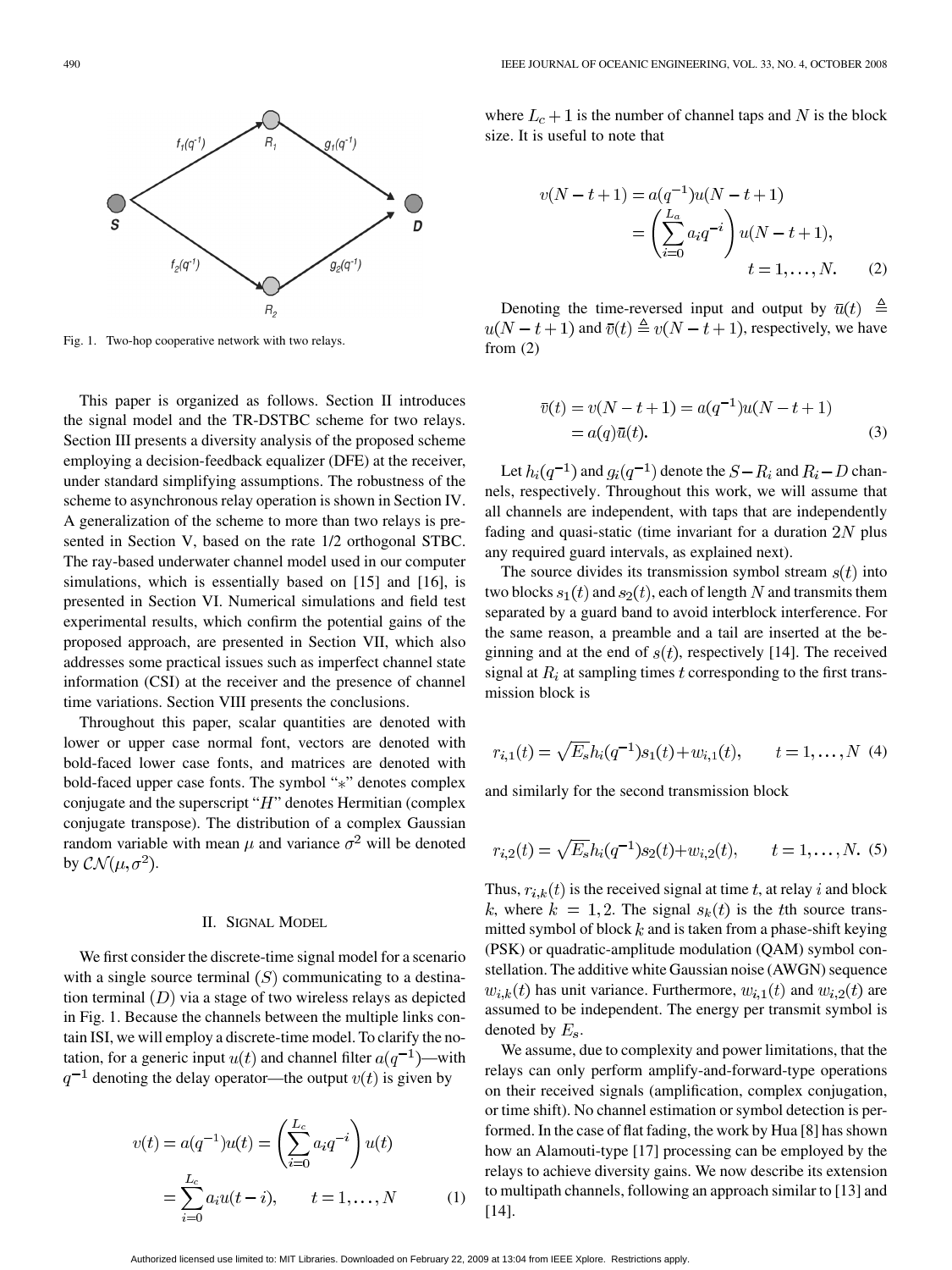Both  $R_1$  and  $R_2$  transmit two blocks. Let  $u_{i,k}(t)$  denote the signal transmitted by  $R_i$  over block k and time t. In the first block,  $R_1$  and  $R_2$  transmit, respectively, the following signals:

$$
u_{1,1}(t) = \sqrt{\frac{E_r}{K_1}} r_{1,1}(t)
$$
 (6)

$$
u_{2,1}(t) = \sqrt{\frac{E_r}{K_2}} \bar{r}_{2,2}^*(t)
$$
\n(7)

where  $K_i$ ,  $i = 1, 2$  is a normalizing factor applied to the received signal of relay i, to make it a unit power, and  $E_r$  is the transmit energy per symbol for each relay.

In the second block, the transmitted signals are

$$
u_{1,2}(t) = \sqrt{\frac{E_r}{K_1}} r_{1,2}(t)
$$
 (8)

$$
u_{2,2}(t) = -\sqrt{\frac{E_r}{K_2}} \bar{r}_{2,1}^*(t). \tag{9}
$$

We note that  $R_2$  conjugates and time-reverses both of its received blocks and transmits them in inverse order after amplification. This is different from the approach in [13] where two colocated *antennas* perform conjugation and time reversal over the second block. Although both approaches are equivalent for the STBC scenario, the approach in [13] cannot be used with relays because this would make the overall  $S - D$  channel matrix nonorthogonal.1 As will be shown next, orthogonality is the key property that will allow us to decouple the problem of joint detection of  $s_1(t)$  and  $s_2(t)$  without loss in optimality and significant reduction in receiver complexity.

The received signal at the destination for block  $k(k = 1,2)$ is, therefore, given by

$$
y_k(t) = g_1(q^{-1})u_{1,k}(t) + g_2(q^{-1})u_{2,k}(t) + n_k(t).
$$
 (10)

Substituting the expressions for  $u_{i,k}(t)$  from above, we have

$$
y_1(t) = \sqrt{\frac{E_s E_r}{K_1}} g_1(q^{-1}) h_1(q^{-1}) s_1(t)
$$

$$
+ \sqrt{\frac{E_s E_r}{K_2}} g_2(q^{-1}) h_2^*(q) \bar{s}_2^*(t) + n_1'(t) \tag{11}
$$

$$
y_2(t) = \sqrt{\frac{E_s E_r}{K_1}} g_1(q^{-1}) h_1(q^{-1}) s_2(t)
$$

$$
- \sqrt{\frac{E_s E_r}{K_2}} g_2(q^{-1}) h_2^*(q) \bar{s}_1^*(t) + n_2'(t) \qquad (12)
$$

where

$$
n_1'(t) = n_1(t) + \sqrt{\frac{E_r}{K_1}} g_1(q^{-1}) w_{1,1}(t)
$$

$$
+ \sqrt{\frac{E_r}{K_2}} g_2(q^{-1}) \bar{w}_{2,1}^*(t)
$$
(13)

$$
n_2'(t) = n_2(t) + \sqrt{\frac{E_r}{K_1}} g_1(q^{-1}) w_{1,2}(t)
$$

$$
- \sqrt{\frac{E_r}{K_2}} g_2(q^{-1}) \bar{w}_{2,2}^*(t) \tag{14}
$$

and  $n_k(t)$  is AWGN with unit variance. It follows, therefore, that the power spectral density (PSD) of  $n'_{i}(t)$ , denoted by  $X(q^{-1}, q)$ , is given by

$$
X(q^{-1}, q) = 1 + \frac{E_r}{K_1} g_1(q^{-1}) g_1^*(q) + \frac{E_r}{K_2} g_2(q^{-1}) g_2^*(q)
$$
 (15)

where we keep the PSD notation in the  $q$  domain instead of switching to the more conventional domain  $z$ , for notational simplicity.

By computing the time reversal and conjugation of  $y_2(t)$ , we obtain

$$
\overline{y}_{2}^{*}(t) = \sqrt{\frac{E_{s}E_{r}}{K_{1}}}g_{1}^{*}(q)h_{1}^{*}(q)\overline{s}_{2}^{*}(t)
$$

$$
-\sqrt{\frac{E_{s}E_{r}}{K_{2}}}g_{2}^{*}(q)h_{2}(q^{-1})s_{1}(t) + \tilde{n}_{2}(t) \quad (16)
$$

where  $\tilde{n}_2^* = \bar{n}_2'$ . Defining  $\mathbf{y}(t) = [y_1(t), \bar{y}_2^*(t)]^T$ , we have

$$
\mathbf{y}(t) = \mathbf{H}(q^{-1}, q) \begin{bmatrix} s_1(t) \\ \bar{s}_2^*(t) \end{bmatrix} + \begin{bmatrix} n'_1(t) \\ \tilde{n}_2(t) \end{bmatrix}
$$
(17)

where the equivalent  $S - D$  channel matrix is

$$
\mathbf{H}(q^{-1}, q) \triangleq \begin{bmatrix} \sqrt{\frac{E_s E_r}{K_1}} g_1(q^{-1}) h_1(q^{-1}) & \sqrt{\frac{E_s E_r}{K_2}} g_2(q^{-1}) h_2^*(q) \\ -\sqrt{\frac{E_s E_r}{K_2}} g_2^*(q) h_2(q^{-1}) & \sqrt{\frac{E_s E_r}{K_1}} g_1^*(q) h_1^*(q) \end{bmatrix} . \tag{18}
$$

Note that the special case of flat-fading  $S - R$  and  $R - D$  channels and  $K_1 = K_2 = K$  corresponds to the channel matrix

$$
\mathbf{H} = \sqrt{\frac{E_s E_r}{K}} \begin{bmatrix} g_1 h_1 & g_2 h_2^* \\ -g_2^* h_2 & g_1^* h_1^* \end{bmatrix}
$$
 (19)

which has an Alamouti [17] structure, as observed in [8].

Assuming perfect CSI at the receiver, it can process  $y(t)$ [given by (17)] with the space–time filter  $H^H(q^{-1}, q)$  (as in [13]) followed by a whitening filter. Due to the orthogonality of  $H(q^{-1}, q)$ , we have

$$
\mathbf{H}^{H}(q^{-1}, q)\mathbf{H}(q^{-1}, q)
$$
\n
$$
= \left(\sum_{i=1}^{2} \frac{E_{s}E_{r}}{K_{i}} g_{i}^{*}(q)g_{i}(q^{-1})h_{i}^{*}(q)h_{i}(q^{-1})\right) \mathbf{I}
$$
\n
$$
\triangleq f(q^{-1})f^{*}(q)\mathbf{I}
$$
\n(20)

where **I** is the identity matrix and we define  $f(q^{-1})$  as the result of the spectral factorization of the coefficient of the identity matrix in (20). Hence

$$
f(q^{-1})f^*(q) = \left(\sum_{i=1}^2 \frac{E_s E_r}{K_i} g_i^*(q) g_i(q^{-1}) h_i^*(q) h_i(q^{-1})\right). \tag{21}
$$

The output vector is given by

$$
\mathbf{z}(t) \triangleq \mathbf{H}^{H}(q^{-1}, q)\mathbf{y}(t)
$$
 (22)

<sup>1</sup>The orthogonality property is made explicit in (18).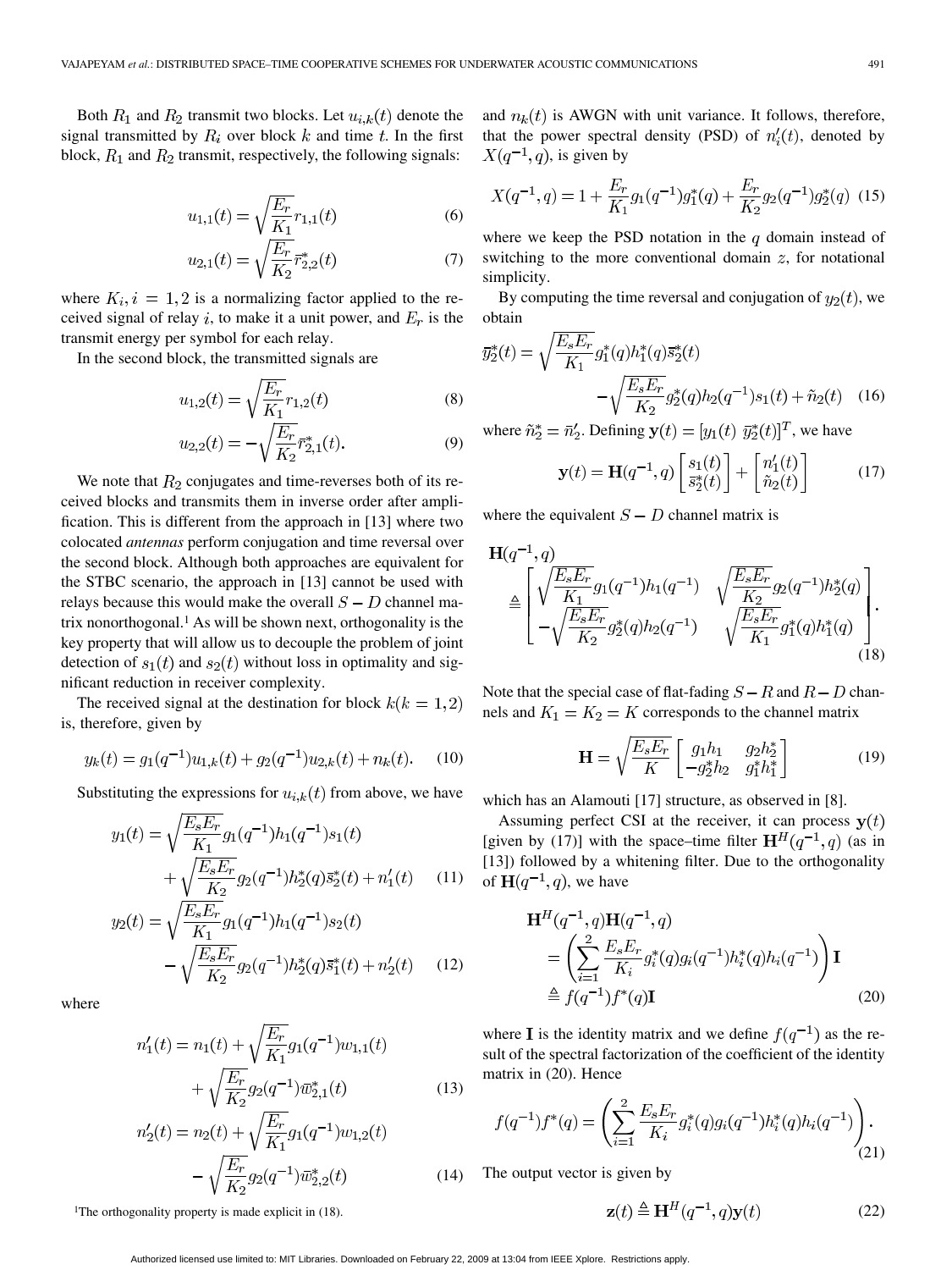whose components can be expressed as

$$
z_1(t) = f(q^{-1})f^*(q)s_1(t) + v_1(t)
$$
 (23)

$$
z_2(t) = f(q^{-1})f^*(q)\overline{s}_2^*(t) + v_2(t)
$$
 (24)

and the output noise  $\mathbf{v}(t) \triangleq [v_1(t) \ v_2(t)]^T$  has PSD  $\mathbf{X}_{\mathbf{v}}(q^{-1}, q)$ given by

$$
\mathbf{X}_{\mathbf{v}}(q^{-1},q) = X(q^{-1},q)f(q^{-1})f^*(q)\mathbf{I}.
$$
 (25)

Thus,  $v_1(t)$  and  $v_2(t)$  are independent and the problem of jointly detecting  $s_1(t)$  and  $s_2(t)$  from  $z(t)$  decouples:  $s_1(t)$  is detected from  $z_1(t)$  and  $s_2(t)$  from  $z_2(t)$ .

Comparing the filter outputs given by (23) and (24) with the equivalent STBC relations for two antennas in [13], we note two key differences. First, the noise PSD given by (25) contains a term  $X(q^{-1}, q) \neq 1$  due to the noise amplification at the relays. Second, the channel  $f(q^{-1})$  accounts for the overall effect of the "product" channels  $q_i(q^{-1})h_i(q^{-1})$ , which increases the delay spread (with respect to the individual  $q$  or  $h$  channels) and impacts performance, as will be shown in Section III. It should also be noted that the noise at the destination is colored (in time), because the  $R - D$  channel introduces ISI.

Applying the spectral factorization  $X(q^{-1}, q) = x(q)x(q^{-1})$ and, hence, whitening the noise by applying the filter  $W(q^{-1}, q) = (1/x(q^{-1})f^*(q))$ , results in the desired AWGN model

$$
\tilde{z}_1(t) = \frac{f(q^{-1})}{x(q^{-1})} s_1(t) + \tilde{v}_1(t) \approx \tilde{c}(q^{-1}) s_1(t) + \tilde{v}_1(t) \quad (26)
$$

$$
\tilde{z}_2(t) = \frac{f(q^{-1})}{x(q^{-1})} \bar{s}_2^*(t) + \tilde{v}_2(t) \approx \tilde{c}(q^{-1}) \bar{s}_2^*(t) + \tilde{v}_1(t) \quad (27)
$$

where  $\tilde{c}(q^{-1})$  denotes the least squares finite impulse response (FIR) approximation of  $c(q^{-1}) \triangleq (f(q^{-1})/x(q^{-1}))$ , which has an infinite impulse response (IIR), in general. Denoting, respectively, by  $L_f$ ,  $L_x$ , and  $L_{\tilde{c}}$  the number of taps in  $f(q^{-1})$ ,  $x(q^{-1})$ , and  $\tilde{c}(q^{-1})$ , we set  $L_{\tilde{c}} = L_f + L_x - 1$ . Due to the least squares design of the FIR approximation, we observed that this choice of  $L_{\tilde{c}}$  incurs negligible error compared to the desired filter response.

For the FIR model in (26) and (27), maximum-likelihood sequence estimation (MLSE) can be carried out via a Viterbi-type algorithm [18]. For channels experiencing extensive multipath however (such as the underwater channels), the MLSE detector is prohibitively complex, and a DFE has been shown to yield good results in practice [19].

#### III. PERFORMANCE ANALYSIS

In this section, we provide the performance analysis of the proposed cooperation scheme with DFE at the receiver. We employ the technique described in [20], and, for mathematical tractability, consider the particular scenario in which the

 $R - D$  channels have only one multipath component. This case corresponds, for example, to the scenario where propagation occurs via a single surface reflection. Furthermore, we will also assume that all individual links  $S - R_i$  and  $R_i - D$  are fading independently (maximum spatial diversity).

First, we note that, due to the orthogonality of the channel matrix  $H(q^{-1}, q)$ , the dual-channel cooperative scheme can be analyzed as two independent single-channel branches: the first being  $S - R_1 - D$  and the second  $S - R_2 - D$ . For the same reason, the TR-STBC scheme in [13] was shown to be equivalent to a two-antenna receive diversity system.

Assuming, without loss of generality, communication through the  $S - R_1 - D$  channel, the equivalent received signal at  $D$  and time  $t$  (after the space–time processing described in the previous section), denoted by  $r_D(t)$ , is given by

$$
r_D(t) = \sqrt{\frac{E_s E_r}{K_1}} \sum_{l = -\infty}^{+\infty} s(t - l)h_1(l)g_1 + \sqrt{\frac{E_r}{K_1}} w_1(t)g_1 + \sqrt{\frac{E_r}{K_2}} w_2(t)g_2 + n(t) \quad (28)
$$

where  $g_1$  and  $g_2$  denote, respectively, the (flat) fading realization of the  $R_1 - D$  and  $R_2 - D$  channels and  $h_1(l)$  the fading realization of the *l*th path of the  $S - R_1$  channel. As in the previous section, the noise realizations at both relays are denoted by  $w_1(t)$  and  $w_2(t)$  and  $n(t)$  is the destination noise.

To decode a desired symbol  $s(k)$ , a DFE operates on a vector of  $N_1 + 1$  received symbols, each in turn given by (28), and  $N_2$  past decoded symbols  $\hat{s}(k-1), \hat{s}(k-2), \dots, \hat{s}(k-N_2)$ . Assuming, without loss of generality, that  $s(0)$  is the desired symbol to be detected, the output of the DFE is

$$
I_0 = e^H \left( \sqrt{\frac{E_s E_r}{K_1}} s(0) g_1 \mathbf{h}_1(0) + \sqrt{\frac{E_s E_r}{K_1}} \times \sum_{l=-L_c, l \neq 0}^{N_1} s(l) g_1 \mathbf{h}_1(l) + \sqrt{\frac{E_r}{K_1}} \mathbf{w}_1(0) g_1 + \sqrt{\frac{E_r}{K_2}} \mathbf{w}_2(0) g_2 + \mathbf{n}(0) \right) + \sum_{u=1}^{N_2} b^*(u) \hat{s}(-u) \tag{29}
$$

where  $L_c + 1$  is the number of paths of the overall  $S - R_1 - D$ channel response, and  $N_1 + 1$  and  $N_2$  denote the number of forward and feedback taps, respectively. For a general sequence  $a(t)$ , we define  $\mathbf{a}(k) \triangleq [a(k) \ a(k+1) \ \dots \ a(k+N_1)]^T$ . The vector e, of length  $N_1 + 1$ , is the forward filter. The feedback coefficients, which operate on the previously decoded symbols, are denoted by  $b(1), \ldots, b(N_2)$ .

As usual in the literature, we make the key assumption that the previous symbols are decoded perfectly [20]. While this is not the case for low signal-to-noise ratio (SNR), it is a good approximation in the high SNR regime and, furthermore, it is the typical scenario where diversity analysis is performed. Hence,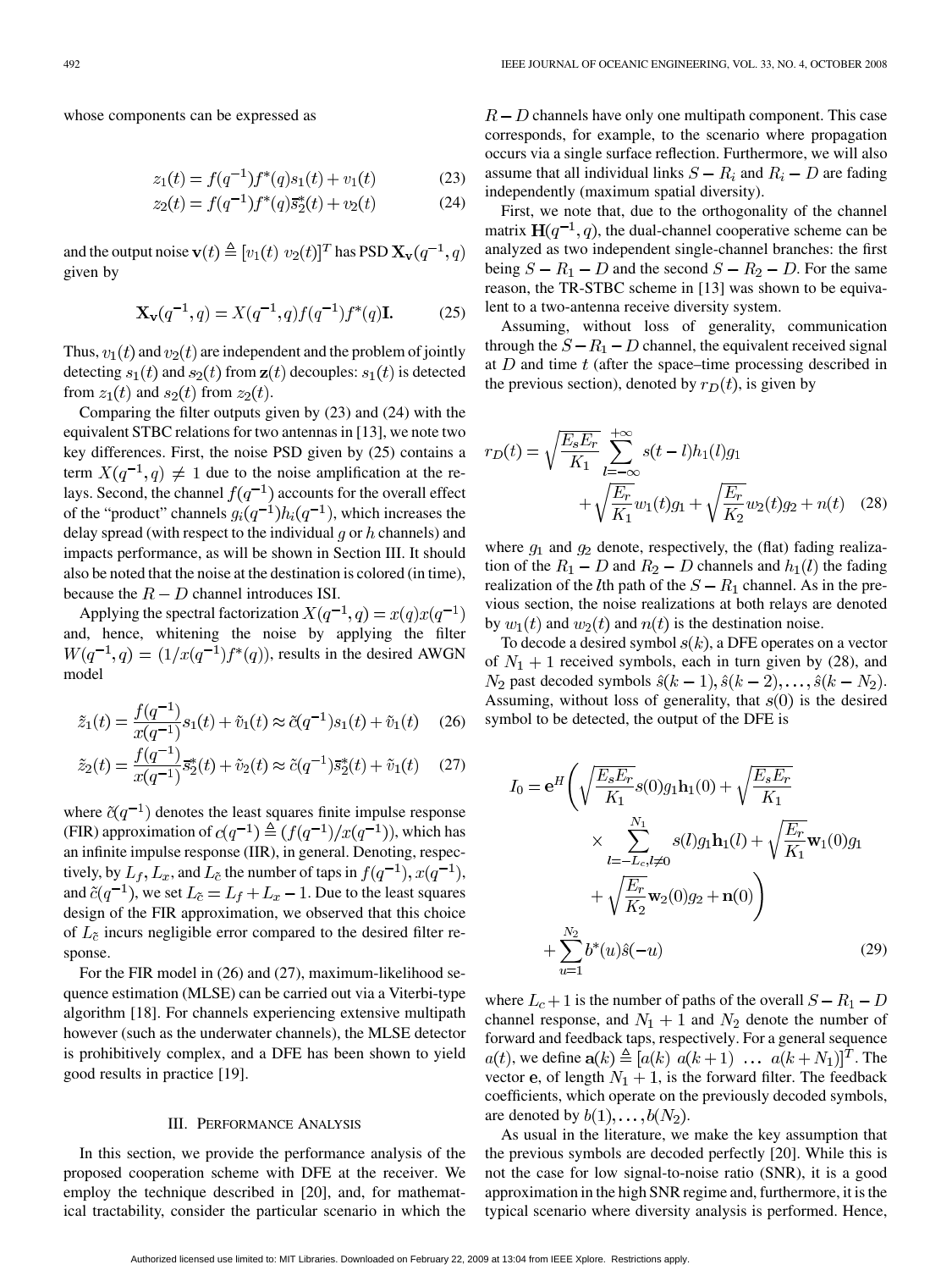the feedback filter completely cancels the interference due to past symbols in (29) and the DFE output becomes

$$
I_0 = e^H \left( \sqrt{\frac{E_s E_r}{K_1}} s(0) g_1 \mathbf{h}_1(0) + \sqrt{\frac{E_s E_r}{K_1}} \sum_{l=1}^{N_1} s(l) g_1 \mathbf{h}_1(l) + \sqrt{\frac{E_r}{K_1}} \mathbf{w}_1(0) g_1 + \sqrt{\frac{E_r}{K_2}} \mathbf{w}_2(0) g_2 + \mathbf{n}(0) \right) \tag{30}
$$

which can be written as

$$
I_0 = \mathbf{e}^H \left( \sqrt{\frac{E_s E_r}{K_1}} s(0) g_1 \mathbf{h}_1(0) + \mathbf{n}_1 + \mathbf{n}_2 + \mathbf{n}_0 \right) \tag{31}
$$

where the destination noise, the ISI due to future symbols, and the overall relay noise are given by, respectively

$$
\mathbf{n}_0 = \mathbf{n}(0) \tag{32}
$$

$$
\mathbf{n}_1 = \sqrt{\frac{E_s E_r}{K_1}} \sum_{l=1}^{N_1} s(l) g_1 \mathbf{h}_1(l)
$$
(33)

$$
\mathbf{n}_2 = \sqrt{\frac{E_r}{K_1}} \mathbf{w}_1(0) g_1 + \sqrt{\frac{E_r}{K_2}} \mathbf{w}_2(0) g_2.
$$
 (34)

We now make further simplifying assumptions, also according to [20]. First, we replace the noise and interference covariance matrices by their ensemble averages. Second, we assume that the interference symbols are complex Gaussian with variance 1. Furthermore, we assume Rayleigh fading, i.e., each tap k in  $\mathbf{h}_1(0)$  has distribution  $\mathcal{CN}(0, \sigma_{h_k}^2)$  and  $g_1$  has distribution  $CN(0, \sigma_q^2)$ . Under these assumptions, the noise and interference covariance matrices are

$$
\mathbf{K}_0 = \mathbf{I}
$$
(35)  
\n
$$
\mathbf{K}_1 = \frac{E_s E_r}{K_1} \sigma_g^2
$$
  
\n
$$
\times \text{diag}\left[0, \sigma_{h_0}^2, \sum_{i=0}^1 \sigma_{h_i}^2, \dots, \sum_{i=0}^{L_c} \sigma_{h_i}^2, \dots, \sum_{i=0}^{L_c} \sigma_{h_i}^2\right]
$$
  
\n
$$
\mathbf{K}_2 = 2\sigma_g^2 \mathbf{I}.
$$
(37)

The noise plus interference covariance is

$$
\mathbf{K} = \mathbf{K}_0 + \mathbf{K}_1 + \mathbf{K}_2. \tag{38}
$$

From  $(31)$ , the signal power at the output of the equalizer is

$$
P_0 = \frac{E_s E_r}{K_1} e^H \mathbf{h}_1(0) \mathbf{h}_1(0)^H \mathbf{e} |g_1|^2
$$
 (39)

and the noise plus interference power is

$$
W_0 = \mathbf{e}^H \mathbf{K} \mathbf{e}.\tag{40}
$$

Following the same approach as in [20], it can be shown that the optimal choice for the equalizer taps is  ${\bf e}_{opt} = {\bf K}^{-1}{\bf h}_1(0)g_1$ , and the resulting optimal SNR  $\xi$  of the equalizer output is

$$
\xi = \frac{E_s E_r}{K_1} \mathbf{h}_1(0)^H \mathbf{K}^{-1} \mathbf{h}_1(0) |g_1|^2.
$$
 (41)

For binary phase-shift keying (BPSK) modulation and given channel realizations  $h_1(0)$  and  $g_1$ , the bit error rate (BER) of the system can be estimated as  $Q(\sqrt{2\xi})$ , which has to be averaged over the distributions of the channels. A simple upper bound approximation (for high SNR) of the resulting BER is given by the Chernoff bound. Conditioned on  $g \triangleq g_1/\sigma_q$ , where  $g \sim$  $\mathcal{CN}(0,1)$ , the BER is

$$
\begin{split} \text{BER}_1 \left|_{g} \leq \frac{1}{2} \prod_{k=0}^{N_1} \left( 1 + \frac{E_s E_r}{K_1[\mathbf{K}]_{k,k}} \sigma_{h_k}^2 \sigma^2 |g|^2 \right)^{-1} \\ &\leq \frac{1}{2} \left( 1 + \frac{E_s E_r}{K_1[\mathbf{K}]_{0,0}} \sigma_{h_0}^2 \sigma_g^2 |g|^2 \right)^{-1} . \end{split} \tag{42}
$$

Defining  $\bar{\xi} = (E_s E_r/K_1[\mathbf{K}]_{0,0})\sigma_{h_{1,0}}^2 \sigma_g^2$  as an average SNR quantity

$$
\text{BER}_1|_g \le \frac{1}{2} \left( 1 + \bar{\xi}|g|^2 \right)^{-1}.
$$
 (43)

Recalling that  $|g|^2$  has an exponential distribution, the average BER is

$$
\text{BER}_1 \le \int_0^\infty \frac{1}{2} (1 + \bar{\xi}x)^{-1} e^{-x} dx. \tag{44}
$$

After some manipulations, and noting that  $e^{1/\bar{\xi}} \approx 1$  for high  $\xi$ , we can write (44) as

$$
\text{BER}_1 \le \frac{1}{2\xi} \int_{\frac{1}{\xi}}^{\infty} \frac{e^{-x}}{x} dx. \tag{45}
$$

Recalling that (e.g., see [21])  $\int_{(1/\xi)}^{\infty} (e^{-x}/x) dx$  $-Ei(-(1/\bar{\xi}))$ , where Ei denotes the Euler exponential integral, the single-channel BER has the closed-form approximation

$$
\text{BER}_1 \lesssim -\frac{1}{2\xi} \text{Ei}\left(-\frac{1}{\xi}\right). \tag{46}
$$

Thus, assuming perfect symmetry between the channel statistics of the two spatial diversity branches, the desired BER expression is

$$
\text{BER}_2 \lesssim \frac{1}{4\bar{\xi}^2} \text{Ei}^2 \left( -\frac{1}{\bar{\xi}} \right). \tag{47}
$$

Because  $\text{Ei}(-1/x), x > 0$  has an  $O(\log(x))$  behavior for large x [21], the BER behavior with  $\xi$  is

$$
\text{BER}_2 \lesssim O\left(\frac{\log \bar{\xi}}{\bar{\xi}}\right)^2 = O\left(\frac{1}{\bar{\xi}}\right)^{2 - 2\frac{\log \log \bar{\xi}}{\log \bar{\xi}}}. \tag{48}
$$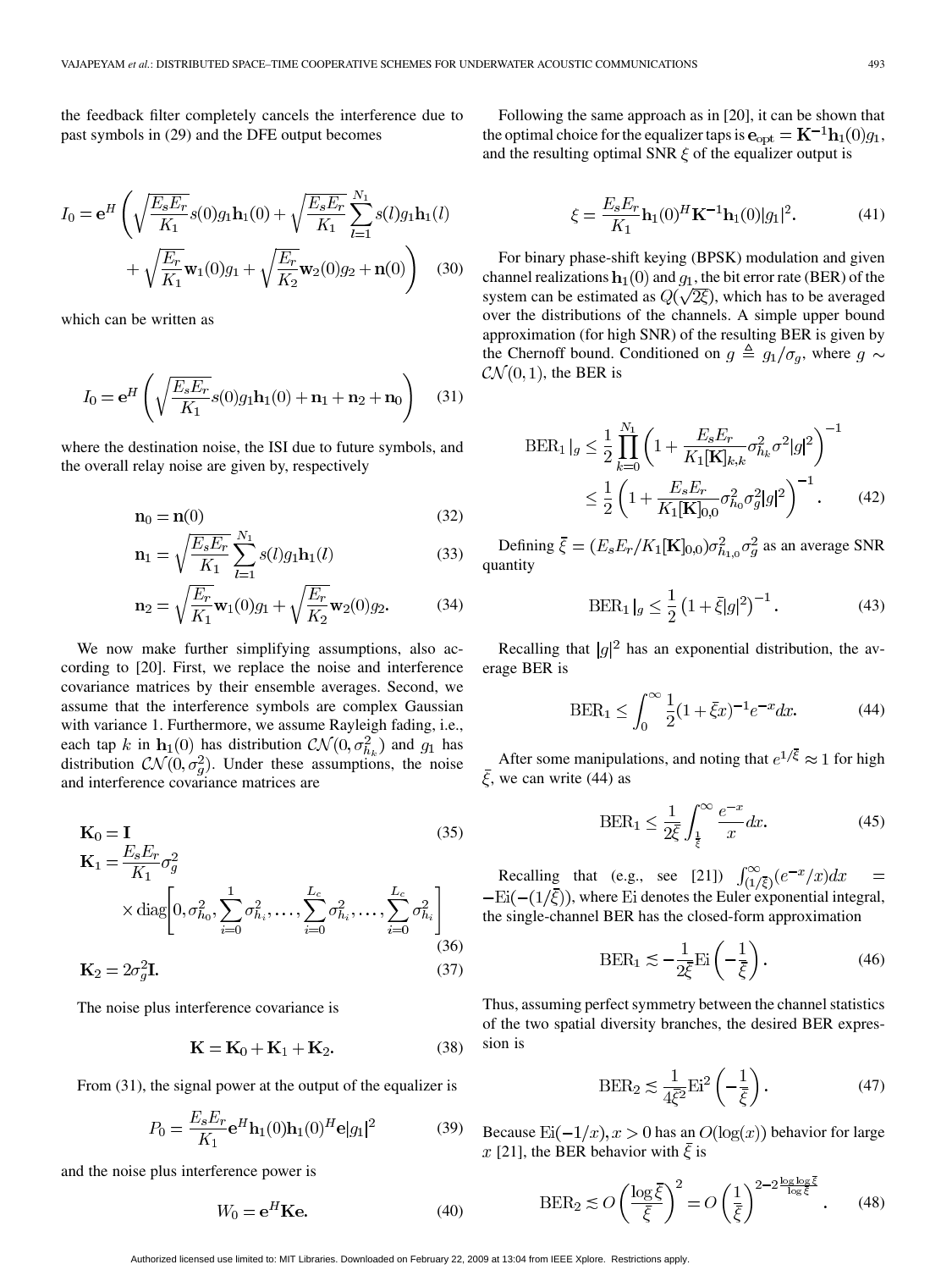We notice, therefore, that the *effective diversity* at finite  $\overline{\xi}$  is less than 2 by a factor of  $2(\log \log \overline{\xi}/\log \overline{\xi})$ . For  $\overline{\xi} \to \infty$ , the diversity is asymptotically 2 and, thus, full spatial diversity is achieved. The diversity loss at finite SNR can be attributed to the overall  $S - R - D$  channel not being of Rayleigh statistics, but of a "product" fading channel instead.

## IV. COPING WITH IMPERFECT RELAY SYNCHRONIZATION

The distributed nature of the cooperative communication strategy described in Section II naturally brings up the question of whether the relays need to operate under perfect synchronization. Indeed, this is a common assumption in several recently proposed distributed cooperation strategies [8], [4], [10].

In many practical situations, however, due to different delays between the cooperative nodes and the destination, achieving perfect synchronization can be very difficult [22]. The long sound propagation delays in underwater networks can, therefore, potentially exacerbate this problem.

A direct consequence of imperfect synchronization between relays is the introduction of time dispersion in the channels; this can occur even in frequency flat channels, and is due to imperfect sampling times at the receiver [22], [23]. The TR-DSTBC approach for frequency selective channels can also operate with asynchronous relays, if we assume a known upper bound on the relative transmission delays (to avoid interblock interference).

From the received signal model at the relays given by (4) and (5), the received signal for block k at D assuming a time delay of  $\epsilon$  between transmissions from  $R_1$  and  $R_2$  is

$$
y_1(t) = \sqrt{\frac{E_s E_r}{K_1}} g_1(q^{-1}) h_1(q^{-1}) s_1(t)
$$
  
+ 
$$
\sqrt{\frac{E_s E_r}{K_2}} g_2(q^{-1}) h_2^*(q) R_{p_\epsilon}(q^{-1}, q) \vec{s}_2^*(t) + n_1'(t)
$$
(49)

$$
y_2(t) = \sqrt{\frac{E_s E_r}{K_1}} g_1(q^{-1}) h_1(q^{-1}) s_2(t)
$$

$$
- \sqrt{\frac{E_s E_r}{K_2}} g_2(q^{-1}) h_2^*(q) R_{p_\epsilon}(q^{-1}, q) \bar{s}_1^*(t) + n_2'(t)
$$
(50)

where the filter  $R_{p_e}(q^{-1}, q)$  denotes the transmit pulse correlation function for a delay  $\epsilon$ , with coefficients

$$
R_{p_{\epsilon}}(k) = p(t + \epsilon) * p(-t)|_{t=kT}, \quad -\infty < k < \infty \quad (51)
$$

where  $p(t)$  denotes the transmit pulse shape, usually a raised cosine pulse [19] of unit energy. Hence, in a perfectly synchronized scenario,  $R_{p_0}(q^{-1}, q) = 1$ .

Clearly, from (49) and (50), the imperfect synchronization increases the dispersion of the  $R_2 - D$  channel. However, defining an equivalent channel  $h'_2(q^{-1}) \triangleq R_{p_e}(q^{-1}, q)h_2(q^{-1})$ , an identical form of the signal model in (17) is obtained, with replacing  $h_2(q^{-1})$ . Thus, the TR-DSTBC formulation can conveniently address the case of asynchronous relays by simple generalization of the channel model.

In Section VII, experimental results for asynchronous relays (a consequence of the relays being deployed over different depths) are reported.



Fig. 2. Two-hop cooperative network with four relays.

# V. INCREASING SPATIAL DIVERSITY WITH MORE RELAYS

The key property that allows signal decoupling at receiver for the two-relay scheme presented in Section II is the orthogonality of the Alamouti STBC. It allows two signal streams to be transmitted via two relays over two blocks of time, and, hence, exhibits full rate of one.

Unfortunately, no full rate orthogonal STBC exists (for complex modulation) for more than two antennas [7]. In this section, we present a generalization of the two relay scheme for two hops presented earlier to arbitrary number of relays based on rate 1/2 orthogonal STBCs [7], denoted by TR-1/2. For simplicity, we describe the TR-1/2 scheme for the case of four relays depicted in Fig. 2. It can be readily extended to more relays combining the distributed signaling approach described here with the rate 1/2 STBC structure in [7].

The information stream  $d(t)$  is now divided into four equal length blocks  $d_1(t), \ldots, d_4(t)$ . The source transmission occurs over *eight* blocks: in the first four blocks,

$$
s_k(t) = \sqrt{E_s}d_k(t), \qquad k = 1, \dots, 4 \tag{52}
$$

are transmitted; in the last four blocks,

$$
s_k(t) = \sqrt{E_s} \bar{d}_{k-4}^*(t), \qquad k = 5, ..., 8 \tag{53}
$$

are sent. Note that the blocks of the second half transmission are the time-reversed conjugates of the first half blocks. Hence, the rate of the scheme is 1/2.

The received signals at relay  $i, i = 1, \ldots, 4$  and block k,  $k, i = 1, ..., 8$ , are

$$
r_{i,k}(t) = \sqrt{E_s} h_i(q^{-1}) s_k(t) + w_{i,k}(t), \qquad t = 1, ..., N
$$
\n(54)

where, as before, the  $h_i(q^{-1})$  denotes the channel coefficients between source and relay i and  $w_{i,k}(t)$  is AWGN. The processing performed by each relay over its received blocks is dictated by the underlying rate 1/2 STBC structure. In general, for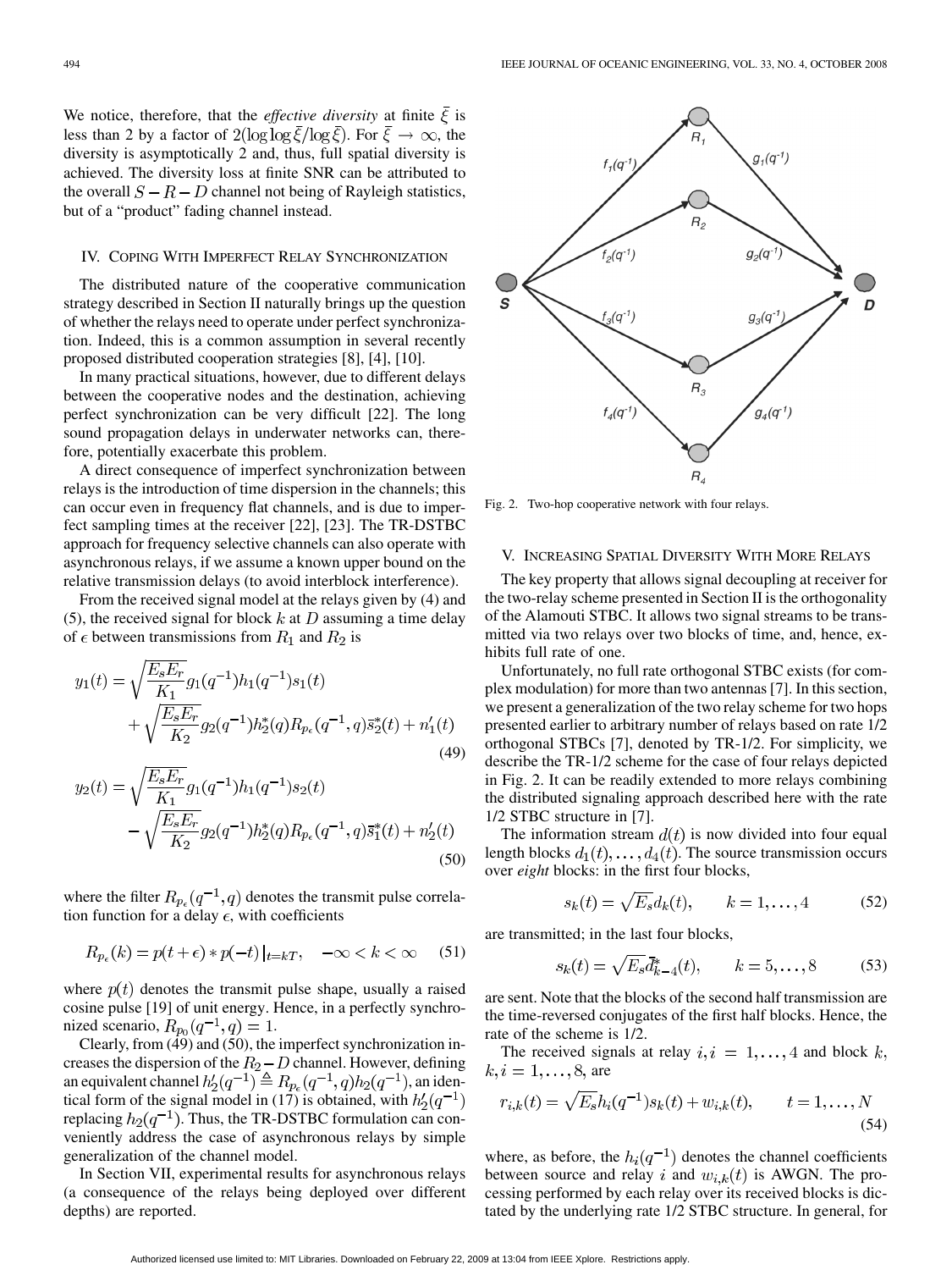symbols  $x_i$ ,  $i = 1, ..., 4$ , from a complex alphabet, the rate 1/2 STBC is  $\mathbf{r}$  .

$$
\mathbf{S} = \begin{bmatrix} S \\ S^* \end{bmatrix}, \quad \text{where } S = \begin{bmatrix} x_1 & x_2 & x_3 & x_4 \\ -x_2 & x_1 & -x_4 & x_3 \\ -x_3 & x_4 & x_1 & -x_2 \\ -x_4 & -x_3 & x_2 & x_1 \end{bmatrix}.
$$
\n
$$
(55)
$$

Thus, if each relay corresponds to a different column of  $S$ , and each row to a different time block, the relay transmissions can be represented by the matrix shown in (56) at the bottom of the page, where each column  $\mathbf{u}_i(t) = [u_{i,1}(t), \dots, u_{i,8}(t)]^T$ consists of the transmission of eight blocks, according to (56) and (54).

Denoting by  $g_i(q^{-1})$  the channels from relay i to the destination, the received signal at the destination (after time reversing and conjugating the second-half received blocks) is

$$
\mathbf{y}(t) = \begin{bmatrix} f_1(q^{-1}) & f_2(q^{-1}) & f_3(q^{-1}) & f_4(q^{-1}) \\ f_2(q^{-1}) & -f_1(q^{-1}) & f_4(q^{-1}) & -f_3(q^{-1}) \\ -f_3(q^{-1}) & f_4(q^{-1}) & f_1(q^{-1}) & -f_2(q^{-1}) \\ -f_4(q^{-1}) & -f_3(q^{-1}) & f_2(q^{-1}) & f_1(q^{-1}) \\ f_1^*(q) & f_2^*(q) & f_3^*(q) & f_4^*(q) \\ f_2^*(q) & -f_1^*(q) & f_4^*(q) & -f_3^*(q) \\ -f_3^*(q) & f_4^*(q) & f_1^*(q) & -f_2^*(q) \\ -f_4^*(q) & -f_3^*(q) & f_2^*(q) & f_1^*(q) \end{bmatrix}
$$

$$
\times \begin{bmatrix} d_1(t) \\ d_2(t) \\ d_3(t) \\ d_4(t) \end{bmatrix}
$$

$$
+ \begin{bmatrix} \sum_{i=1}^4 w_{i,1}(t)g_i(q^{-1}) + \eta_1(t) \\ \sum_{i=1}^4 w_{i,2}(t)g_i(q^{-1}) + \eta_2^*(t) \\ \sum_{i=1}^4 w_{i,3}(t)g_i(q^{-1}) + \eta_3^*(t) \\ \vdots \\ \sum_{i=1}^4 w_{i,8}^*(t)g_i(q^{-1}) + \eta_3^*(t) \end{bmatrix} \qquad (57)
$$

where  $\eta_k(t)$  is additive white noise at the receiver and  $f_i(q^{-1})$  =  $\sqrt{(E_s E_r/K_i)} h_i(q^{-1}) g_i(q^{-1})$  is the overall channel  $S - R_i - D$ .

Just as in the two-relay case, we can define the channel matrix

$$
\mathbf{H}(q^{-1}, q)
$$
\n
$$
\triangleq \begin{bmatrix}\nf_1(q^{-1}) & f_2(q^{-1}) & f_3(q^{-1}) & f_4(q^{-1}) \\
f_2(q^{-1}) & -f_1(q^{-1}) & f_4(q^{-1}) & -f_3(q^{-1}) \\
-f_3(q^{-1}) & f_4(q^{-1}) & f_1(q^{-1}) & -f_2(q^{-1}) \\
-f_4(q^{-1}) & -f_3(q^{-1}) & f_2(q^{-1}) & f_1(q^{-1}) \\
f_1^*(q) & f_2^*(q) & f_3^*(q) & f_4^*(q) \\
f_2^*(q) & -f_1^*(q) & f_4^*(q) & -f_3^*(q) \\
-f_3^*(q) & f_4^*(q) & f_1^*(q) & -f_2^*(q) \\
-f_4^*(q) & f_4^*(q) & f_1^*(q) & -f_2^*(q) \\
-f_4^*(q) & -f_3^*(q) & f_2^*(q) & f_1^*(q)\n\end{bmatrix} (58)
$$

which satisfies  $\mathbf{r}$ 

$$
\mathbf{H}^{H}(q^{-1}, q)\mathbf{H}(q^{-1}, q)
$$
\n
$$
= \left(2\sum_{i=1}^{4} \sqrt{\frac{E_{s}E_{r}}{K_{i}}}g_{i}(q^{-1})g_{i}^{*}(q)h_{i}(q^{-1})h_{i}^{*}(q)\right)\mathbf{I}
$$
\n
$$
\triangleq f(q^{-1})f^{*}(q)\mathbf{I}
$$
\n(59)

and, hence, is orthogonal.

The output vector is given by

$$
\mathbf{z}(t) \triangleq \mathbf{H}^{H}(q^{-1}, q)\mathbf{y}(t)
$$
 (60)

consisting of four blocks, each one given by

$$
z_i(t) = f(q^{-1})f^*(q)d_i(t) + v_i(t), \qquad i = 1, ..., 4 \quad (61)
$$

and the output noise  $\mathbf{v}(t) \triangleq [v_1(t), \dots, v_4(t)]^T$  has PSD

$$
X_{\mathbf{v}}(q^{-1},q) = X(q^{-1},q)f(q^{-1})f^*(q)\mathbf{I}.
$$
 (62)

Hence,  $v_1(t), \ldots, v_4(t)$  are independent and the problem of jointly detecting  $d_i(t)$ ,  $i = 1, \ldots, 4$ , from  $z(t)$  again decouples, just like in the two-relay case.

$$
U \triangleq [\mathbf{u}_{1}(t) \quad \mathbf{u}_{2}(t) \quad \mathbf{u}_{3}(t) \quad \mathbf{u}_{4}(t)] \triangleq \begin{bmatrix} \sqrt{\frac{E_{r}}{K_{1}}}r_{1,1}(t) & \sqrt{\frac{E_{r}}{K_{2}}}r_{2,2}(t) & \sqrt{\frac{E_{r}}{K_{3}}}r_{3,3}(t) & \sqrt{\frac{E_{r}}{K_{4}}}r_{4,4}(t) \\ -\sqrt{\frac{E_{r}}{K_{1}}}r_{1,2}(t) & \sqrt{\frac{E_{r}}{K_{2}}}r_{2,1}(t) & -\sqrt{\frac{E_{r}}{K_{3}}}r_{3,4}(t) & \sqrt{\frac{E_{r}}{K_{4}}}r_{4,3}(t) \\ -\sqrt{\frac{E_{r}}{K_{1}}}r_{1,3}(t) & \sqrt{\frac{E_{r}}{K_{2}}}r_{2,4}(t) & \sqrt{\frac{E_{r}}{K_{3}}}r_{3,1}(t) & -\sqrt{\frac{E_{r}}{K_{4}}}r_{4,2}(t) \\ -\sqrt{\frac{E_{r}}{K_{1}}}r_{1,4}(t) & -\sqrt{\frac{E_{r}}{K_{2}}}r_{2,3}(t) & \sqrt{\frac{E_{r}}{K_{3}}}r_{3,2}(t) & \sqrt{\frac{E_{r}}{K_{4}}}r_{4,1}(t) \\ \sqrt{\frac{E_{r}}{K_{1}}}r_{1,5}(t) & \sqrt{\frac{E_{r}}{K_{2}}}r_{2,6}(t) & \sqrt{\frac{E_{r}}{K_{3}}}r_{3,7}(t) & \sqrt{\frac{E_{r}}{K_{4}}}r_{4,8}(t) \\ -\sqrt{\frac{E_{r}}{K_{1}}}r_{1,6}(t) & \sqrt{\frac{E_{r}}{K_{2}}}r_{2,5}(t) & -\sqrt{\frac{E_{r}}{K_{3}}}r_{3,8}(t) & \sqrt{\frac{E_{r}}{K_{4}}}r_{4,7}(t) \\ -\sqrt{\frac{E_{r}}{K_{1}}}r_{1,7}(t) & \sqrt{\frac{E_{r}}{K_{2}}}r_{2,8}(t) & \sqrt{\frac{E_{r}}{K_{3}}}r_{3,5}(t) & -\sqrt{\frac{E_{r}}{K_{4}}}r_{4,6}(t) \\ -\sqrt{\frac{E_{r}}{K_{1}}}r_{1,8}(t) & -\sqrt{\frac{E_{r}}{K_{2}}}r_{2,7}(t
$$

Authorized licensed use limited to: MIT Libraries. Downloaded on February 22, 2009 at 13:04 from IEEE Xplore. Restrictions apply.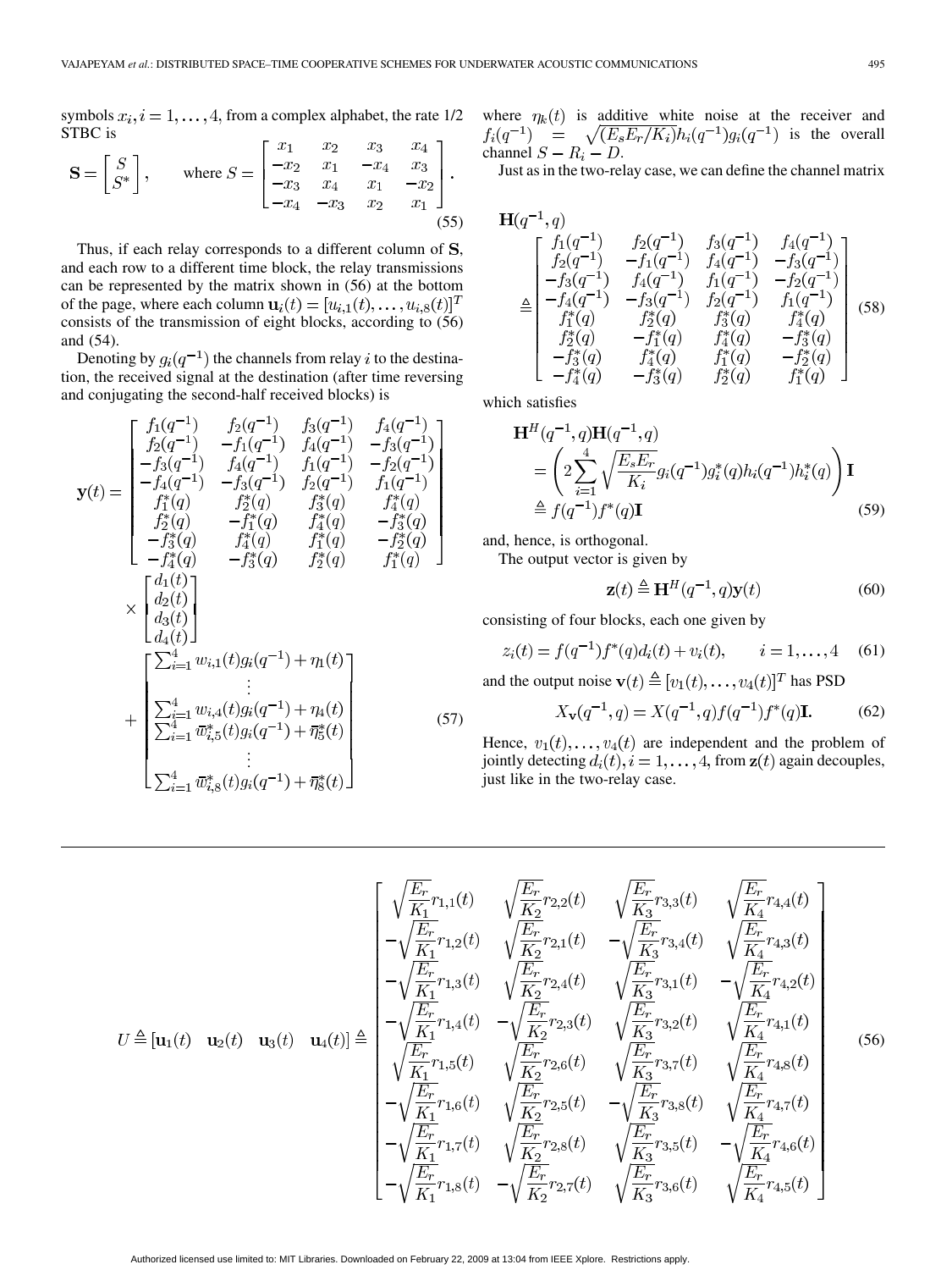It turns out that [7]: 1) a rate 1/2 complex orthogonal design exists for any size  $2n \times n$  where n is a power of two, and 2) an orthogonal design of size  $l \times n$  where  $l \times n$  can be obtained by deleting  $n-l$  columns of the  $2n \times n$  design. Hence, the TR-1/2 scheme can be generalized to any number of relays in a straightforward fashion.

## VI. UNDERWATER CHANNEL MODEL

We adopt a ray-based model similar to [15] and [16] to model the multipath sound propagation. The main difference in our model is that we assume that the multipath components are fading. We consider a quasi-static fading model, in which the channel is constant within a fixed duration and changes to an independent realization over the next time frame. We analyze the effects of a slowly time-varying channel within the frame as well as nonperfect CSI via simulations in the next section.

A given multipath arrival  $p$  is characterized by its mean magnitude gain  $\alpha_p$  and delay  $t_p$ . These quantities are dependent on the path length  $l_p$ , which in turn is a function of the given range  $R$ . The path magnitude gain is given by

$$
\alpha_p = \frac{\Gamma_p}{\sqrt{A(l_p)}}\tag{63}
$$

where  $\Gamma_p = (1/\sqrt{2})^{r_p}$  is the total reflection loss at the bottom and surface and  $r_p$  is the number of reflections for path  $p$ . The acoustic propagation loss, represented by  $A(l_p)$ , is given by Thorp's formula

$$
A(l_p) = l_p^k [a(f_c)]^{l_p} \tag{64}
$$

where  $k = 1.5$  for practical spreading,  $f_c$  is the carrier frequency, and the absorption coefficient  $a(f_c)$  (in decibels per kilometer) is given by Thorp's formula

$$
10\log a(l_p) = \frac{0.11f_c^2}{1+f_c^2} + \frac{44f_c^2}{4100+f_c^2} + 2.75.10^{-4}f_c^2 + 0.003.
$$
\n(65)

Finally, the path delay is given by  $t_p = l_p/c$ , where  $c =$ 1500 m/s is the speed of sound.

Fig. 3 shows the channel path delays and magnitudes for a distance of 3 km between the transmitter and the receiver,  $f_c =$ 15 kHz, and depth of 75 m.

#### VII. SIMULATION RESULTS

#### *A. Computer Channel Simulations*

For simulation purposes, we consider an underwater network with  $S - D$  distance of 6 km, carrier frequency  $f_c = 15$  kHz, and channel depth of 75 m. The total energy spent by the relays was set to be equal to the energy spent by the source, i.e.,  $E_r = E_s/R$ , where R is the number of relays. The relay normalizing factors are equal to 1. Three communication strategies are compared: single hop, where the source communicates directly to the destination and cooperative (two hops) with either two or four relays, as described in Sections II and V.

Our first simulation scenario compares performance of the MLSE and DFE to justify the use of the latter for signal detection in our multihop cooperative setting. The modulation is BPSK with a symbol duration of  $T = 2.5$  ms and, therefore, a data rate of 400 b/s.



Fig. 3. Two-hop channel profile:  $d = 3$  km (range per hop),  $f_c = 15$  kHz,  $depth = 75$  m.



Fig. 4. Two-hop cooperation performance.

This results in a channel with two taps per hop in the cooperative strategy, and three taps for the direct communication approach. In the latter case, multipath arrivals can occur within a fraction of a symbol time. In this case, these arrivals can add up constructively [16], and thus result in a stronger path, or destructively [24], weakening the resulting overall multipath component. We consider both scenarios separately here.

Fig. 4 shows the performance of the MLSD and DFE approaches for the cooperative and single-hop strategies. For the DFE, the number of feedforward and feedback filter taps is  $N_1 + 1 = 15$  and  $N_2 = L_c$ , respectively, where  $L_c + 1$  is the number of taps of the overall  $S - D$  channel. It is clear for all cases considered that the DFE performance is very close to MLSD. Furthermore, the results highlight the significant performance improvement introduced by cooperation. The two main reasons are as follows: 1) multihoping gain, since the overall attenuation suffered by the signal is less severe, and 2) spatial diversity gain, which is due to the spatial diversity inherently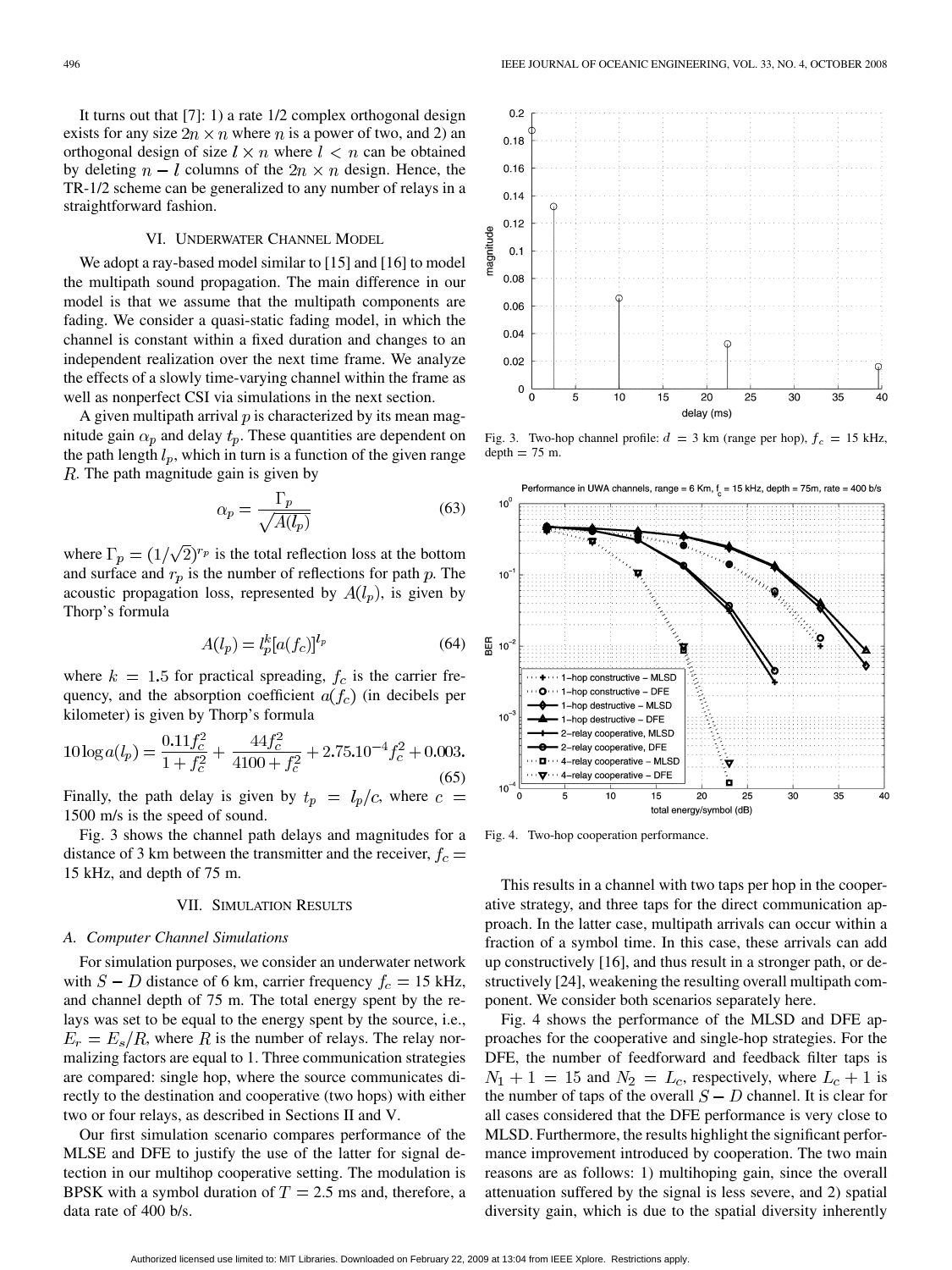

Fig. 5. Chernoff bound for two-hop cooperation.

available in the distributed network, that is exploited via distributed space–time processing.

Note that, although both the single-hop and two-hop cooperative communication approaches yield diversity gain through multipath combining, only the latter provides extra gains through spatial diversity. This explains the larger decay slope of the error probability curves for the cooperative schemes.

Finally, we note that increasing the number of cooperating relays further increases the available spatial diversity in the system and, hence, further improves the performance. This can also be verified for the four-relay case in Fig. 4, which employs the TR-1/2 scheme.

Fig. 5 shows the Chernoff bound in (47) with  $\gamma = 1$ , compared with the simulation performance. Better approximations can be obtained by fine-tuning  $\gamma$  via simulations [20]. It can be observed that, at high SNR, the bound indeed confirms the decay order predicted by (48).

*1) Sensitivity to Imperfect CSI:* In a practical scenario, the receiver does not have perfect knowledge of the channel. In our current framework, CSI at the receiver can be obtained via known training symbols sent from the relays (to estimate the  $R_i$  – D channels) and from the source (to estimate the  $S - R_i - D$ channels, such as in [8]).

Due to the presence of channel estimation errors, a degradation in the idealized performance results is naturally expected. In this section, we assess, via simulations, the performance of the receiver employing a DFE under different imperfect CSI conditions.

We model the channel estimation error as a random error matrix that is added to the true channel matrix  $H(q^{-1}, q)$ . The estimated channel matrix  $\hat{H}(q^{-1}, q)$  is given by

$$
\hat{H}(q^{-1}, q) = H(q^{-1}, q) + E(q^{-1}, q)
$$
 (66)

with  $E(q^{-1}, q)$  expressed as

$$
\mathbf{E}(q^{-1},q) = \begin{bmatrix} E_{11}(q^{-1},q) & E_{12}(q^{-1},q) \\ E_{21}(q^{-1},q) & E_{22}(q^{-1},q) \end{bmatrix}
$$
(67)

where the terms  $E_{ij}(q^{-1},q)$  in  $\mathbf{E}(q^{-1},q)$  depend on the estimation errors in the entries of  $H(q^{-1}, q)$ .

We now find expressions for the terms of the matrix  $E(q^{-1}, q)$ . First, in terms of the actual channel estimates  $\hat{g}_i(q^{-1}, q)$  and  $\hat{h}_i(q^{-1}, q)$ , we can write

$$
\hat{\mathbf{H}}(q^{-1},q) \triangleq \begin{bmatrix} \hat{g}_1(q^{-1})\hat{h}_1(q^{-1}) & \hat{g}_2(q^{-1})\hat{h}_2^*(q) \\ -\hat{g}_2^*(q)\hat{h}_2(q^{-1}) & \hat{g}_1^*(q)\hat{h}_1^*(q) \end{bmatrix} \tag{68}
$$

where the constant terms  $\sqrt{(E_s E_r / \overline{K_i})}$  are now incorporated into the channels, for notational simplicity. Denoting by  $e_{h_i}(q^{-1})$  and  $e_{q_i}(q^{-1})$  the respective estimation errors in and  $g_i(q^{-1})$ , the channel estimates are given by

$$
\hat{h}_i(q^{-1}) = h_i(q^{-1}) + e_{h_i}(q^{-1})
$$
\n(69)

$$
\hat{g}_i(q^{-1}) = g_i(q^{-1}) + e_{g_i}(q^{-1}).\tag{70}
$$

Hence, we can write

$$
E_{11}(q^{-1}, q) = e_{h_1}(q^{-1}) \left( e_{g_1}(q^{-1}) + g_1(q^{-1}) \right) + e_{g_1}(q^{-1}) h_1(q^{-1})
$$
 (71)

$$
E_{12}(q^{-1},q) = e_{h_2}^*(q) \left( e_{g_2}(q^{-1}) + g_2(q^{-1}) \right) + e_{g_2}(q^{-1}) h_2^*(q)
$$
 (72)

$$
E_{21}(q^{-1},q) = -e_{h_2}(q^{-1}) \left( e_{g_2}^*(q) + g_2^*(q) \right)
$$
  
- 
$$
e_{g_2}^*(q) h_2(q^{-1})
$$
 (73)

$$
E_{22}(q^{-1},q) = e_{h_1}^*(q) \left( e_{g_2}(q^{-1}) + g_1^*(q) \right) + e_{g_1}^*(q) h_1^*(q).
$$
 (74)

The receiver processing in (22) is now performed using the channel estimate  $\hat{H}(q^{-1}, q)$ . From (17) and (22)

$$
\hat{\mathbf{z}}(t) = \hat{\mathbf{H}}^H(q^{-1}, q)\mathbf{y}(t)
$$
  
=  $\mathbf{z}(t) + \mathbf{E}^H(q^{-1}, q)\mathbf{H}(q^{-1}, q)\begin{bmatrix} s_1(t) \\ \bar{s}_2^*(t) \end{bmatrix}$   
+  $\mathbf{E}^H(q^{-1}, q)\begin{bmatrix} \eta'_1(t) \\ \tilde{\eta}_2(t) \end{bmatrix}$ . (75)

Assuming  $s_1(t)$  is to be detected, we notice from (75) that the imperfect CSI incurs not only noise enhancement of the decision statistic, but also self and interblock interference from  $s_1(t)$  and  $s_2(t)$ , respectively.

Fig. 6 shows the performance sensitivity of the two-relay scheme for imperfect CSI. The estimation error in each path  $p$ for all channels is assumed to be complex Gaussian with variance  $\sigma_{e_n}^2 = \sigma_e^2 \sigma_p^2$ , where  $\sigma_p^2$  is the average square magnitude of path p. For  $\sigma_e^2 = -20$  dB, the degradation is indistinguishable from the perfect CSI case and it deteriorates rather gracefully with increasing  $\sigma_e^2$ . As expected, for large estimation errors, the system cannot take full advantage of the spatial diversity, and significant performance deterioration occurs.

*2) Sensitivity to Channel Time Variations:* To investigate the performance of the system with channel time variations, we assume a first-order time-varying model for each path of the overall channel  $f(q^{-1})$  in the model derived in (23) and (24). Hence, the receiver filter outputs are

$$
z_1(t) = f(q^{-1}, t) f^*(q, t) s_1(t) + v_1(t)
$$
(76)  

$$
z_1(t) = f(q^{-1}, t) f^*(q, t) \overline{\sigma}^*(t) + v_1(t)
$$
(77)

$$
g(t) = f(q^{-1}, t)f^*(q, t)\overline{s}_2^*(t) + v_2(t). \tag{77}
$$

Authorized licensed use limited to: MIT Libraries. Downloaded on February 22, 2009 at 13:04 from IEEE Xplore. Restrictions apply.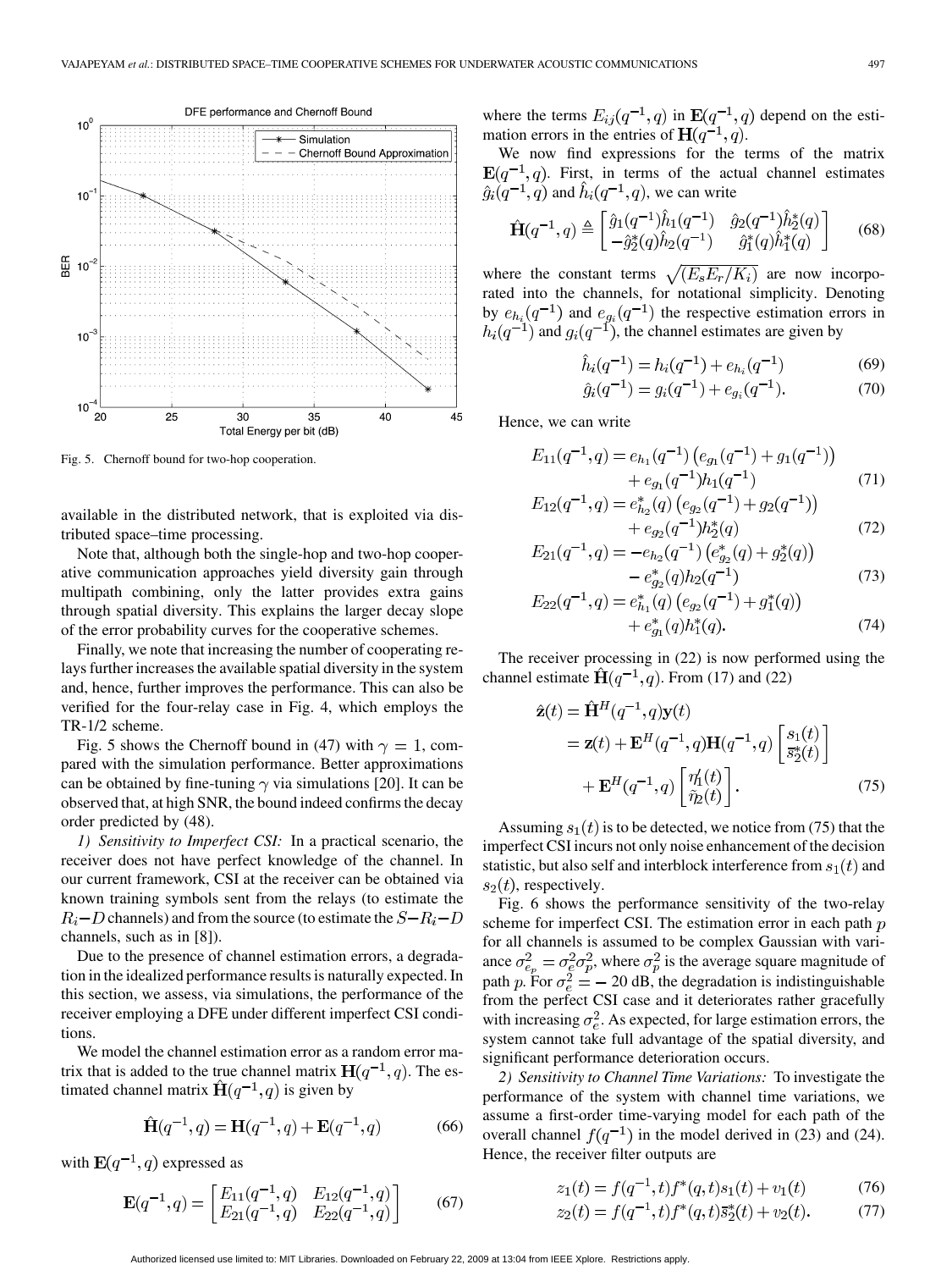

Fig. 6. Two-hop cooperation performance: sensitivity to channel estimation errors.



Fig. 7. Two-hop cooperation performance: sensitivity to channel time variations.

A first-order autoregressive (AR) model is assumed for each of the tap coefficients of the filter  $f(q^{-1}, t)$ . A similar approach to model channel time-variation characteristics was also employed in [25]. Each time-varying tap  $f_i(t)$  is modeled as

$$
f_i(t) = \sigma f_i(t-1) + \sqrt{1 - \sigma^2} \epsilon(t)
$$
\n(78)

where  $\epsilon(t)$  is a complex white Gaussian innovation process of unit variance. For a symbol rate  $f_s$ , we can relate the Doppler spread and the AR parameter  $\sigma$  as [25]

$$
\sigma = 2 - \cos(w_d/2) - \sqrt{\cos^2(w_d/2) - 4\cos(w_d/2) + 3}.
$$
\n(79)



Fig. 8. Experimental setup.



Fig. 9. Source–relay average channel response.

Fig. 7 shows the performance of the scheme under several time-varying conditions, controlled by the parameter  $\sigma$ . Two types of frame length were used: 50 and 30 symbols. For  $N =$ 50, the time variations accumulated across the frame incurs a slightly more severe degradation compared to a  $N = 30$  frame. Furthermore, for  $N = 50$  and  $\sigma = -40$  dB, the degradation is indistinguishable from the case with no time variations. For both frame length sizes considered, most of the performance gains are still observed for channel variations in the range from  $\sigma = -40$  dB to  $-30$  dB.

# *B. Experimental Results*

To further verify the potential gains achieved via cooperation, the proposed two-relay protocol was compared with a direct  $S D$  communication approach with measured channel data. The data acquisition experiments were performed at the Woods Hole Oceanographic Institution, Woods Hole, MA, in June 2006.

The experimental setup is depicted in Fig. 8. The carrier frequency was 12 kHz. The source transmitter and destination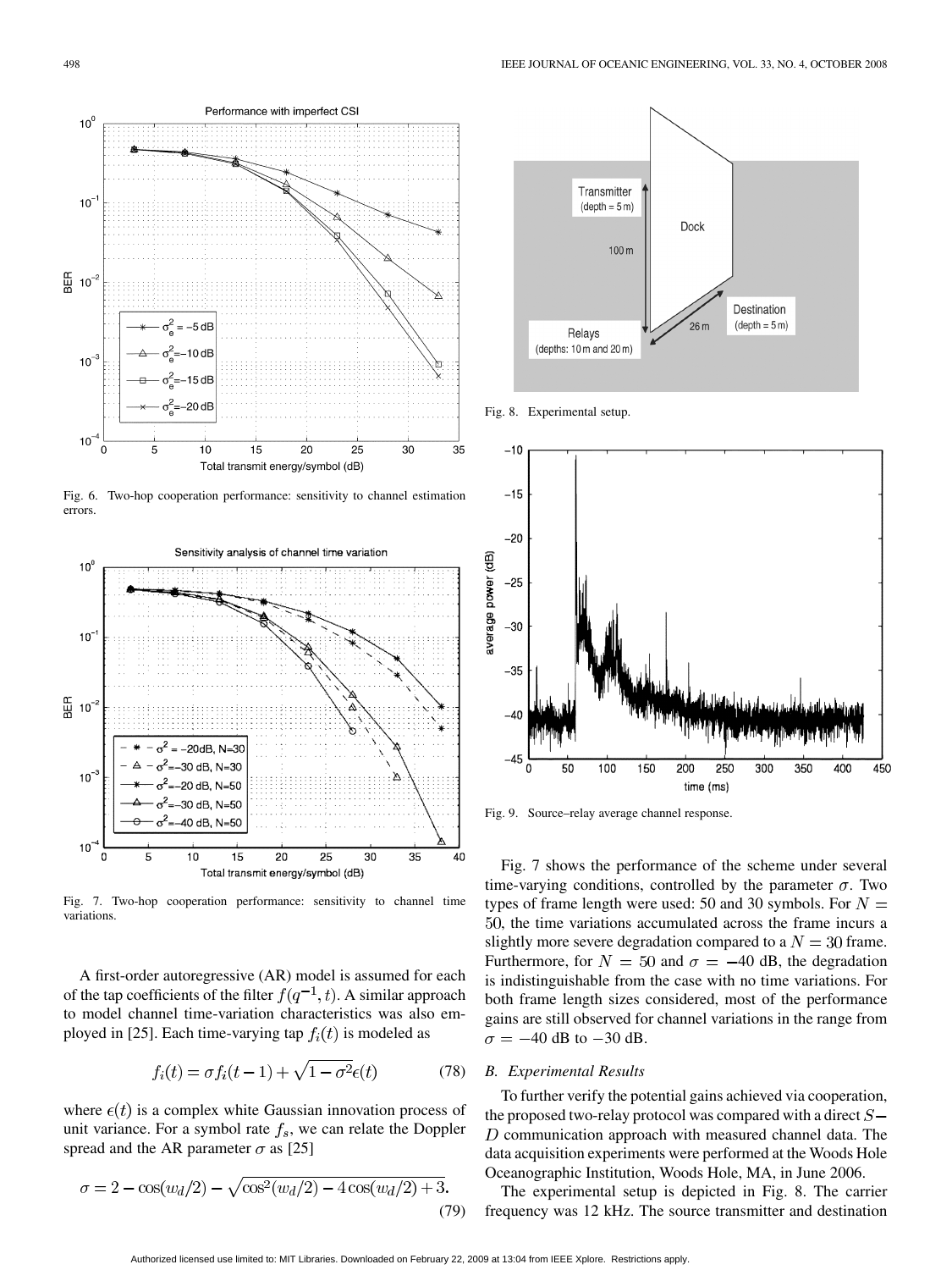

Fig. 10. Relay–destination average channel response.



Fig. 11. Source–destination average channel response.

hydrophone were deployed in about 5-m-deep water, and the two hydrophones at the relays were placed in 10- and 20-m-deep water. All hydrophones were omnidirectional. The probe data were maximum-length shift pseudonoise sequences of unshaped (rectangular) pulses.

Figs. 9–11 show the averaged channel response over an ensemble of measurements for the first hop, second hop, and direct links, respectively. Note that, compared to the simulated ray-based model given in Fig. 3, the experimental data has a significantly larger delay spread. Typical delay spreads of 80–100 symbols were observed at a data rate of 1.2 kb/s. Furthermore, the  $R - D$  channels are not perfectly synchronized, as can be seen in Fig. 12.



Fig. 12. Channel responses for asynchronous relays.



Fig. 13. Error rate performance of single-hop and cooperative transmission.

In all cases, a strong main arrival is perceived, along with clusters of arrivals with delays of more than 100 ms. Furthermore, it can be observed that the direct  $S - D$  channel was significantly weaker than the  $S - R$  and  $R - D$  channels. This constitutes a meaningful scenario for testing the multihop cooperation strategy.

The simulated performance with experimental channel data is shown in Fig. 13. The data rate is 1.2 kb/s and the BPSK modulation scheme was employed. The data blocks length was set to  $N = 1000$  symbols, and a DFE with 50 forward taps was employed. Because perfect CSI was assumed, the number of feedback taps was set to be the delay spread (in symbols intervals) of the overall channel. Comparing the cooperative scheme performance with direct communication, both multihopping as well as diversity gains are observed. For the direct-hop case, a diversity (slope of the error probability curve) of around 1.2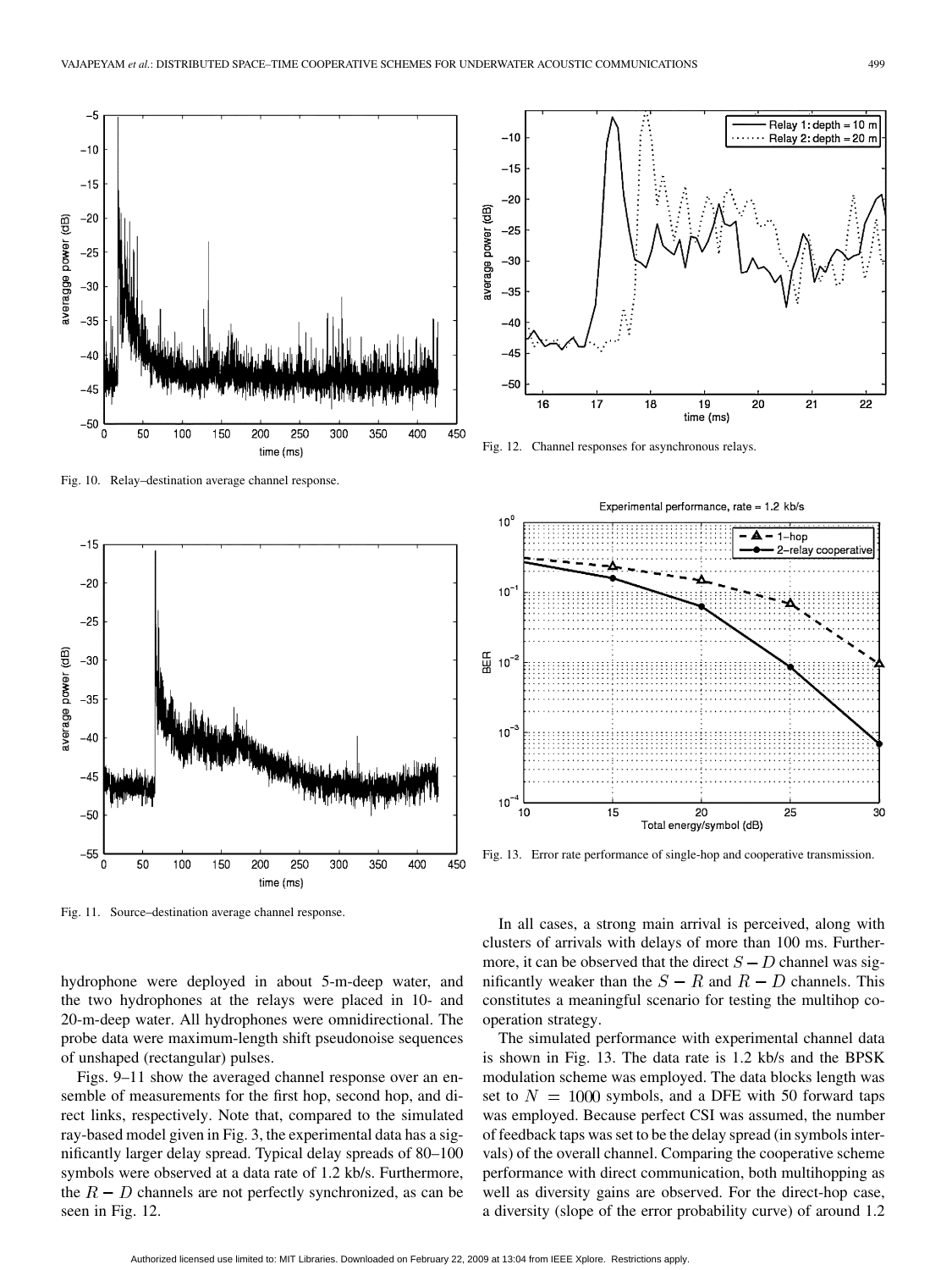was observed, whereas it is around 2 for the cooperative case. The additional gain diversity observed in the direct-hop case can be fully attributed to multipath combining. For the cooperative strategy, in Section III, a diversity gain slightly smaller than 2 was predicted when no multipath gain was present. Clearly, therefore, the cooperative strategy is able to take advantage of diversity in both levels: space and the frequency selectivity of the channel.

# VIII. CONCLUSION

In this paper, cooperative protocols for distributed space–time communications in underwater networks were proposed and analyzed. The proposed protocols, inspired by the time-reversal STBC [13], were shown to yield significant performance improvement over single-hop communication in underwater channels and can be generalized to networks with any number of relays. It was also shown, both numerically and experimentally, that the TR-DSTBC approach has the added advantage of not requiring a computationally expensive multidimensional equalization at the receiver, as well as being robust to asynchronism between the relays. Ongoing research focuses on the development of new, high rate, distributed protocols and space–time codes, which can be systematically applied to any number of relays.

#### **REFERENCES**

- [1] I. F. Akyildiz, D. Pompili, and T. Melodia, "Underwater acoustic sensor networks: Research challenges," *J. Ad Hoc Netw.*, vol. 3, no. 3, pp. 257–279, 2005.
- [2] E. M. Sozer, M. Stojanovic, and J. G. Proakis, "Underwater acoustic networks," *IEEE J. Ocean. Eng.*, vol. 25, no. 1, pp. 72–83, Jan. 2000.
- [3] H. Gharavi and K. Ban, "Multihop sensor network design for wideband communications," *Proc. IEEE*, vol. 91, no. 8, pp. 1221–1234, Aug. 2003.
- [4] A. Sendonaris, E. Erkip, and B. Aazhang, "User cooperation diversity—Part 1: System description," *IEEE Trans. Commun.*, vol. 51, no. 11, pp. 1927–1938, Nov. 2003.
- [5] A. Sendonaris, E. Erkip, and B. Aazhang, "User cooperation diversity—Part 2: Implementation aspects and performance analysis," *IEEE Trans. Commun.*, vol. 51, no. 11, pp. 1939–1948, Nov. 2003.
- [6] J. Laneman and G. W. Wornell, "Distributed space-time coded protocols for exploiting cooperative diversity in wireless networks," *IEEE Trans. Inf. Theory*, vol. 49, no. 10, pp. 2415–2425, Oct. 2003.
- [7] V. Tarokh, H. Jafarkhani, and A. R. Calderbank, "Space-time block codes from orthogonal designs," *IEEE Trans. Inf. Theory*, vol. 45, no. 5, pp. 1456–1467, Jun. 1999.
- [8] Y. Hua, Y. Mei, and Y. Chang, "Wireless antennas: Making wireless communications perform like wireline communications," in *Proc. IEEE Top. Conf. Wireless Commun. Technol.*, Honolulu, HI, Oct. 15–17, 2003, pp. 47–73.
- [9] P. Anghel, G. Leus, and M. Kaveh, "Relay assisted uplink communication over frequency-selective channels," in *Proc. IEEE Workshop Signal Process. Adv. Wireless Commun.*, Jun. 15–18, 2003, pp. 125–129.
- [10] R. U. Nabar, H. Bölcskei, and F. W. Kneubuhler, "Fading relay channels: Performance limits and space-time signal design," *IEEE J. Sel. Areas Commun.*, vol. 22, no. 6, pp. 1099–1109, Aug. 2004.
- [11] Y. Jing and B. Hassibi, "Distributed space-time coding in wireless relay networks," *IEEE Trans. Wireless Commun.*, vol. 5, no. 12, pp. 3524–3536, Dec. 2006.
- [12] M. Vajapeyam and U. Mitra, "Performance analysis of distributed space-time coded protocols for wireless multi-hop communications," *IEEE Trans. Wireless Commun.*, to be published.
- [13] E. Lindskog and A. Paulraj, "A transmit diversity scheme for channels with intersymbol interference," in *Proc. Int. Conf. Commun.*, Jun. 18–22, 2000, pp. 307–311.
- [14] E. Larsson, P. Stoica, E. Lindskog, and J. Li, "Space-time block coding for frequency-selective channels," in *Proc. Int. Conf. Acoust. Speech Signal Process.*, May 13–17, 2002, vol. 3, pp. 2405–2408.
- [15] M. Stojanovic, "Retrofocusing techniques for high rate acoustic communications," *J. Acoust. Soc. Amer.*, vol. 117, pp. 1173–1185, Mar. 2005.
- [16] A. Zielinski, Y.-H. Yoon, and L. Wu, "Performance analysis of digital acoustic communication in a shallow water channel," *IEEE J. Ocean. Eng.*, vol. 20, no. 4, pp. 293–299, Oct. 1995.
- [17] S. M. Alamouti, "A simple transmit diversity technique for wireless communications," *IEEE J. Sel. Areas Commun.*, vol. 16, no. 8, pp. 1451–1458, Oct. 1998.
- [18] J. Proakis*, Digital Communications*. New York: McGraw-Hill, 1995.
- [19] M. Stojanovic, L. Freitag, and M. Johnson, "Channel-estimation-based adaptive equalization of underwater acoustic signals," in *Proc. OCEANS Conf.*, Sep. 1999, vol. 2, pp. 985–990.
- [20] P. Monsen, "Theoretical and measured performance of a DFE modem on a fading multipath channel," *IEEE Trans. Commun.*, vol. COM-25, no. 10, pp. 1144–1153, Oct. 1977.
- [21] I. S. Gradshteyn and I. M. Ryzhik*, Table of Integrals, Series and Products*, 6th ed. New York: Academic, 2000.
- [22] X. E. Li, "Space-time coded multi-transmission among distributed transmitters without perfect synchronization," *IEEE Signal Process. Lett.*, vol. 11, pp. 948–951, Dec. 2004.
- [23] Y. Mei, Y. Hua, A. Swami, and B. Daneshrad, "Combating synchronization errors in cooperative relays," in *Proc. IEEE Int. Conf. Acoust. Speech Signal Process.*, Philadelphia, PA, pp. 369–372.
- [24] M. Chitre, J. Potter, and O. S. Heng, "Underwater acoustic channel characterization for medium-range shallow water communications," in *Proc. OCEANS Conf.*, Sep. 2004, vol. 1, pp. 40–45.
- [25] T. H. Eggen, A. B. Baggeroer, and J. C. Preisig, "Communication over Doppler spread channels—Part I: Channel and receiver presentation," *IEEE J. Ocean. Eng.*, vol. 25, no. 1, pp. 62–71, Jan. 2000.



**Madhavan Vajapeyam** (S'99–M'06) received the B.S. degree from Universidade Federal da Paraiba (now Universidade Federal de Campina Grande), Brazil, in 2000 and the M.S. and Ph.D. degrees from the University of Southern California, Los Angeles, in 2002 and 2007, respectively, all in electrical engineering.

In summer 2005, he was an intern engineer with the Corporate R&D Division, Qualcomm Inc., San Diego, CA, where he investigated multiantenna receiver techniques and spatial channel models for

third-generation cellular systems. In 2007, he joined Qualcomm Inc., San Diego, CA, as a Senior Systems Engineer. He currently works on the design and standardization of next generation wireless orthogonal frequency-division multiple access (OFDMA) systems. His research interests include signal processing, cooperative communications, and design of physical and medium access protocols for wireless communications.



**Satish Vedantam** received the B.Tech. degree in electrical engineering from Indian Institute of Technology, Madras, India, in 2001 and the M.S. degree in electrical engineering and the M.S. degree in applied mathematics from the University of Southern California (USC), Los Angeles, both in 2003, where he is currently working towards the Ph.D. degree in electrical engineering.

In 2003–2005, he was a Research Analyst at Citigroup, New York, NY, where he worked with mortgage and interest rate derivatives. His research interests include information theory, estimation theory, and wireless

communications.